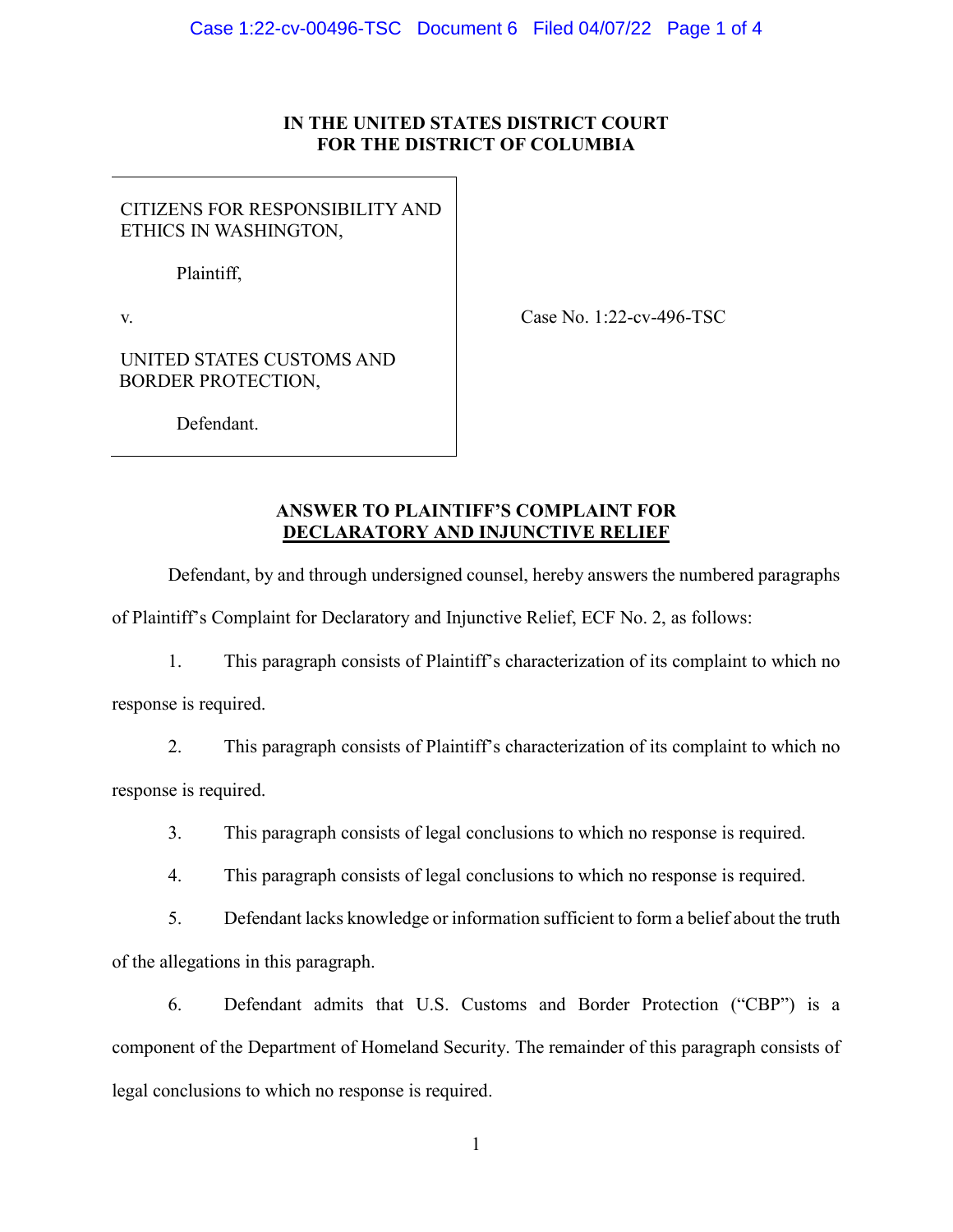### Case 1:22-cv-00496-TSC Document 6 Filed 04/07/22 Page 2 of 4

7. This paragraph consists of legal conclusions to which no response is required.

8. Defendant admits that CBP is the largest law enforcement agency in the United States, with the United States Border Patrol ("USPB"), an office within CBP, employing more than 19,700 agents in fiscal year 2020. The remainder of allegations in this paragraph do not set forth a claim for relief or aver facts in support of a claim to which an answer is required. Defendant respectfully refers the Court to the cited documents for a complete and accurate statement of their contents.

9. Defendant respectfully refers the Court to the cited document for a complete and accurate statement of its contents. To the extent any allegations are inconsistent with the complete and accurate statement of the document's contents, those allegations are denied.

10. Defendant respectfully refers the Court to the cited document for a complete and accurate statement of its contents. To the extent any allegations are inconsistent with the complete and accurate statement of the document's contents, those allegations are denied.

11. This paragraph consists of legal conclusions to which no response is required.

12. Defendant admits that CREW filed a FOIA request on September 28, 2021, that CBP acknowledged receipt of the same on September 29, 2021, and that CBP has not produced responsive records or further communicated with Plaintiff regarding this request. Defendant respectfully refers the Court to the FOIA request for a complete and accurate statement of its contents.

13. Defendant admits the allegations contained in this paragraph.

14. Defendant admits the allegations contained in this paragraph.

15. Defendant admits the allegations contained in this paragraph.

16. Defendant admits the allegations contained in this paragraph.

2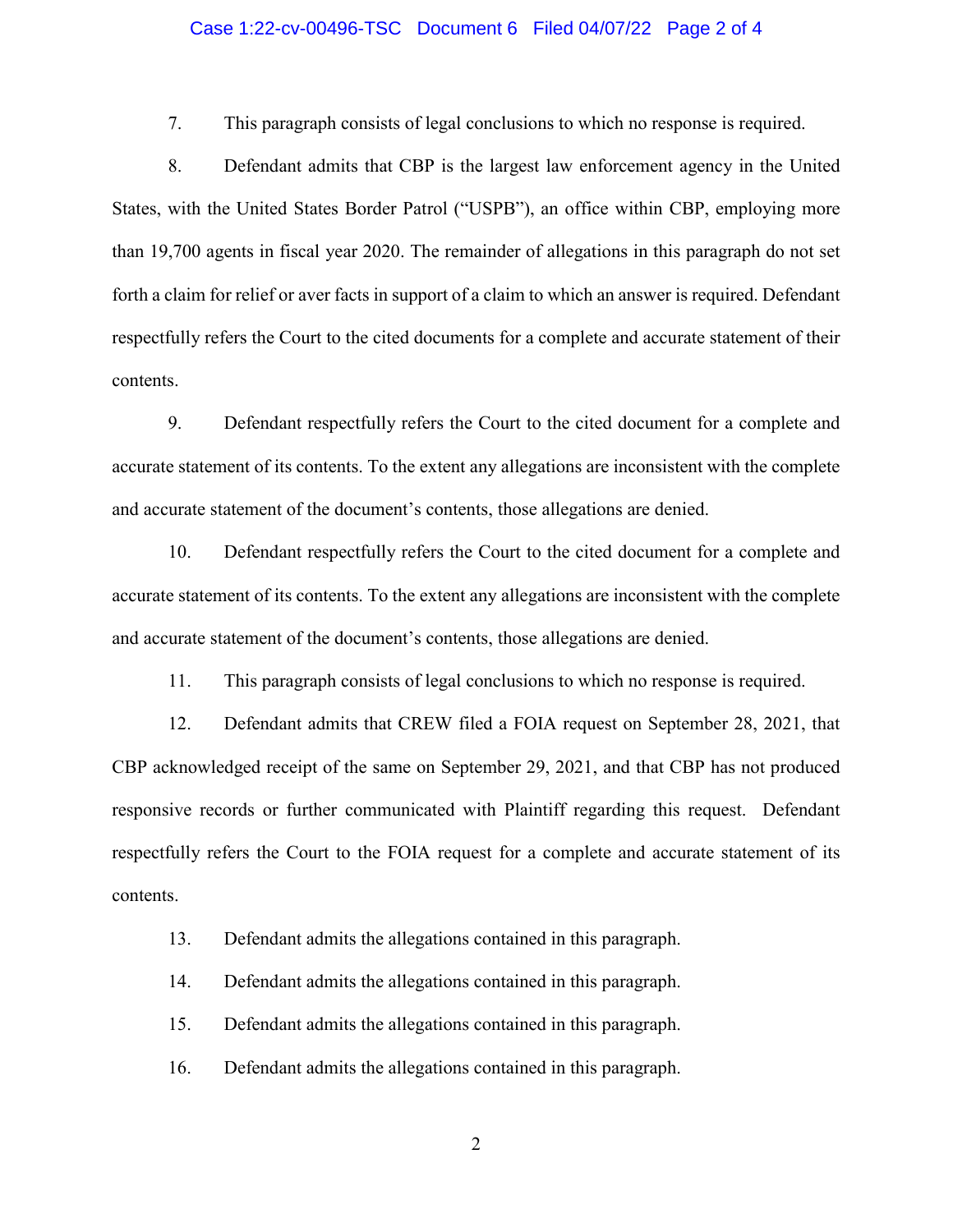#### Case 1:22-cv-00496-TSC Document 6 Filed 04/07/22 Page 3 of 4

17. Defendant admits the allegations contained in this paragraph.

18. Defendant admits that CBP has not produced responsive records or further communicated with Plaintiff regarding this request.

19. This paragraph consists of legal conclusions to which no response is required.

20. This paragraph consists of legal conclusions to which no response is required.

21. This paragraph consists of legal conclusions to which no response is required.

22. This paragraph consists of legal conclusions to which no response is required.

23. This paragraph consists of legal conclusions to which no response is required.

24. This paragraph consists of legal conclusions to which no response is required.

25. Defendant incorporates by reference its response to the foregoing paragraphs as if fully set forth herein.

26. This paragraph consists of legal conclusions to which no response is required.

27. This paragraph consists of legal conclusions to which no response is required.

28. This paragraph consists of legal conclusions to which no response is required.

29. This paragraph consists of legal conclusions to which no response is required.

30. This paragraph consists of legal conclusions to which no response is required.

31. This paragraph consists of legal conclusions to which no response is required.

The remaining subparagraphs, numbered 1–8, constitute a prayer for relief to which no response is required. To the extent a response is deemed necessary, Defendants deny that Plaintiff is entitled to the relief required or to any relief whatsoever.

Defendant hereby denies all allegations in Plaintiff's Complaint not expressly admitted or denied.

3